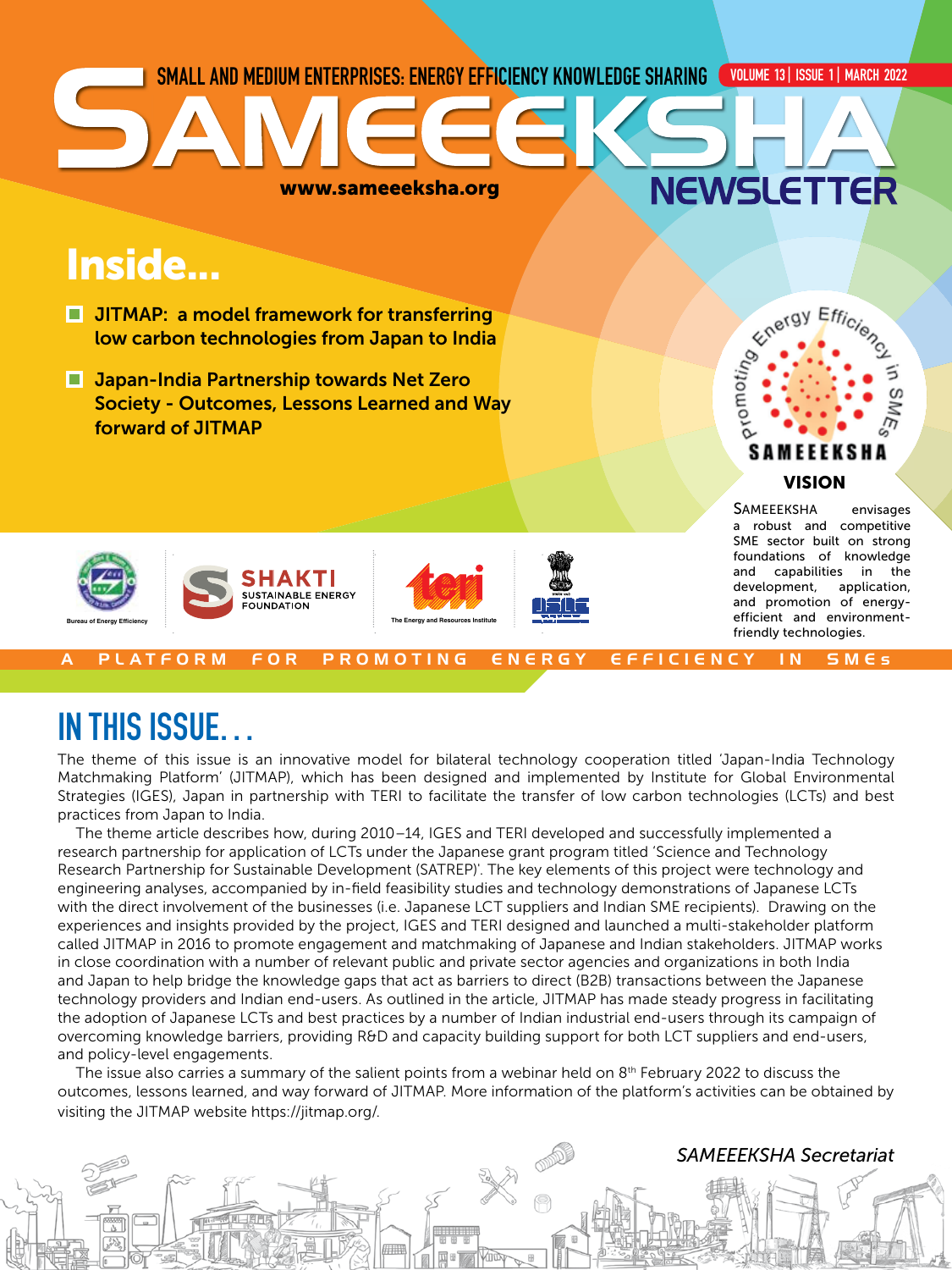

# JITMAP: A MODEL FRAMEWORK FOR TRANSFERRING LOW CARBON TECHNOLOGIES FROM JAPAN TO INDIA

For the world to succeed in its efforts to combat global climate change, it is vital to enable the transfer of advanced environment-friendly technologies from developed countries to less-developed countries, and to mobilize the necessary finances to support this technology transfer (TT) process. The UN Climate Technology Centre and Network (CTCN) has been established specifically to facilitate TT, and it is encouraging that a number of developed countries including Germany, Japan, Korea, Spain and the US have pledged their financial support to the CTCN during the Conference of Parties (COP26) held in Glasgow in November 2021.<sup>1</sup>

This article is a brief account of the activities, experiences and achievements under an innovative TT model titled 'Japan-India Technology Matchmaking Platform' (JITMAP), which has been designed and implemented by two partner agencies—Institute for Global Environmental Strategies (IGES), Japan and TERI, India—to facilitate the transfer of energyefficient, environment-friendly technologies from Japan to India.

# Foundation

Both Japan and India rely largely on imported oil and natural gas for energy, and hence share the same concerns in regard to energy security. As one of the most advanced nations in the world, Japan has achieved the highest standards for energy and resources efficiency in every sector of its economy, through innovative collaborations between its industry, academia and government. Also, Japanese companies are globally renowned for their expertise in manufacturing energy-efficient low carbon technologies (LCTs) and other cutting-edge products. In India, where energy demands are growing by leaps and bounds to match its rapid and ongoing economic development, there is enormous need and potential to conserve energy through the transfer and adoption of such LCTs—particularly in the Indian industrial sector, which currently accounts for over 50% of the total commercial energy consumption and contributes over 45% of total energy-related carbon emissions.

Clearly, both Japan and India stand to gain huge economic and environmental benefits by promoting Japanese LCTs among Indian industries on a large scale. Recognizing this potential, the Government of Japan along with the Ministry of Environment and

Forests, Government of India, launched a four-year project (2010–2014) titled 'Research Partnership for the Application of Low Carbon Technology for Sustainable Development', under which IGES and TERI developed and implemented an innovative 'pilot Technology Transfer (TT)' project during 2013–14. The project was funded by Japan Science and Technology Agency (JST) and Japan International Cooperation Agency (JICA) under the Japanese government program titled 'Science and Technology Research Partnership for Sustainable Development' (SATREP). The key elements of the pilot TT project were technology and engineering analyses, accompanied by in-field feasibility studies, pilot demonstrations of Japanese LCTs, and impact measurements of the application of the technologies with the direct involvement of the businesses concerned (i.e., the Japanese LCT suppliers and Indian end-users).

The project studied the LCTs available with leading Japanese companies like Panasonic Corporation, Osaka Gas Co. Ltd., Hitachi Industrial Equipment Systems Co., Ltd., Yanmar Energy System Co., Ltd., Mayekawa Mfg. Co. Ltd., etc., with the focus on identifying 'leapfrog' and 'cross-cutting' LCTs that find use in different kinds of industries/processes (and thereby offer wider replication potential). The LCTs were further assessed based on their emission reduction and energy saving potentials; the availability, if at all, of similar technology in India; the interests of Indian end-users and of the Japanese firms concerned; and the overall costs. Based on the analyses, the project selected four LCTs for implementation as depicted in Figures 1,2,3. Two were 'hard' technologies that included equipment; the remaining two were 'soft' technologies, comprising only knowledge elements such as best operating practices (BOP). Based on its studies, field visits and interactions with industry and policy-level stakeholders, the project identified four sites for demonstration of the two 'hard' LCTs (table 1).

| <b>Table 1</b> . Selected LCTs and achievements |  |  |  |  |
|-------------------------------------------------|--|--|--|--|
|-------------------------------------------------|--|--|--|--|

| LCT  |                             | <b>Demonstrated</b><br>application                                      | <b>Achievements</b>                           |
|------|-----------------------------|-------------------------------------------------------------------------|-----------------------------------------------|
| Hard | Gas heat<br>pump (GHP)      | Space cooling<br>(air-conditioning)<br>in investment<br>casting foundry | Energy saving<br>of 31-50%                    |
|      | Electric heat<br>pump (EHP) | Cooling and<br>heating of water<br>in dairy plants                      | Reduction in<br>$CO2$ emissions<br>by 40-50%. |

<sup>1</sup> https://www.energylivenews.com/2021/11/10/cop26-nations-pledge-finance-toboost-green-tech-in-developing-countries/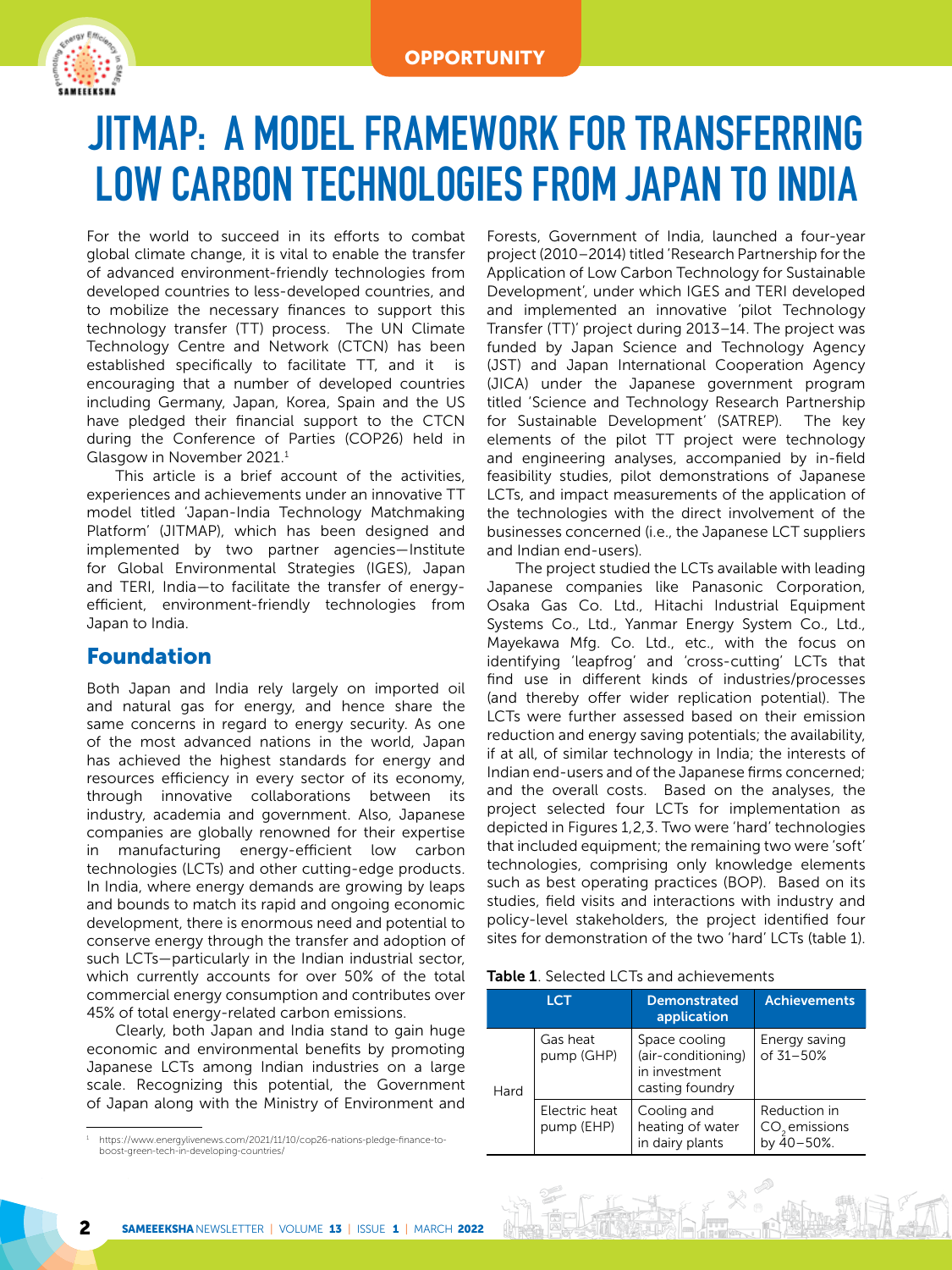

| <b>LCT</b> |                                                   | <b>Demonstrated</b><br>application            | <b>Achievements</b>                           |
|------------|---------------------------------------------------|-----------------------------------------------|-----------------------------------------------|
| Soft       | <b>BOP</b> in<br>electric<br>induction<br>furnace | Foundry industry                              | Energy saving<br>of $7 - 13%$                 |
|            | Compressed<br>air system<br>optimization          | Cross-cutting<br>across industrial<br>sectors | Reduction in<br>$CO2$ emissions<br>by 20-30%, |



Figure 1. (L) EHP system in dairy plant;  $(R)$  onsite training in maintenance and trouble-shooting



Figure 2. (L) GHP system in wax room of foundry; (R) performance evaluation



Figure 3. Site investigation: BOP in (L) compressed air system; (R) induction furnace

# **JITMAP**

Drawing on the experiences and insights provided by the successful pilot TT project under the SATREPS program, IGES and TERI designed JITMAP as a framework for the transfer of low carbon, energyefficient, and environment-friendly technologies (ETs) from Japan to India. JITMAP was formally launched in 2016 by IGES and TERI with the support of Ministry of the Environment, Japan (MOEJ).

## *Technologies promoted*

The Japanese ETs being promoted by JITMAP are outstanding in terms of energy and environmental performance and also highly versatile—that is, they find applications in diverse industrial sectors. The technologies comprise equipment/machinery as well as best operating practices (BOP), and include:

- Compressed air systems
- Steam management systems
- High-efficiency refrigeration system and EHP
- Energy-efficient transmission belts

#### *Activities*

JITMAP activities are structured to bridge the knowledge gaps that act as barriers to direct (B2B) transactions between the Japanese technology providers and Indian end-users. In general, the Japanese ET manufacturers/suppliers have limited knowledge regarding the (often-unique) needs and local conditions of the Indian end-users; and hence, they do not view Indian industries—except, perhaps, large-scale enterprises—as potential customers for their ET products. On their part, the Indian end-users too—particularly MSMEs—are generally unaware that Japanese companies can provide them with a range of high-efficiency ET options that offer significant benefits in terms of increased profits with attractive paybacks on investments, reductions in emissions, improved productivity, better working conditions, and so on. They also often lack the technical capacity to absorb new/innovative technology, and face difficulties in accessing formal avenues of finance.

JITMAP identifies and addresses these knowledge barriers in the broad and overlapping domains of awareness generation, technical assistance, and creation of a supportive policy & regulatory environment for TT.

Feasibility studies, knowledge-sharing seminars and awareness workshops are conducted to enable the Japanese ET suppliers and potential Indian endusers to engage with one another and deepen understanding and trust, thus paving the way for mutually beneficial B2B transactions. Entrepreneurs, operators and local service providers are provided with the required technical support and training during installation and operation. Training-of-trainer (TOT) programs on the Japanese ETs are organized for energy auditors, who are the primary propagators of new/innovative technologies among Indian industries. Follow-up site visits, dissemination workshops, and interactions with industry stakeholders help in the further development and expansion of the Indian market for ETs. JITMAP also engages with the relevant stakeholders at policy, regulatory and institutional levels with the aim of strengthening the framework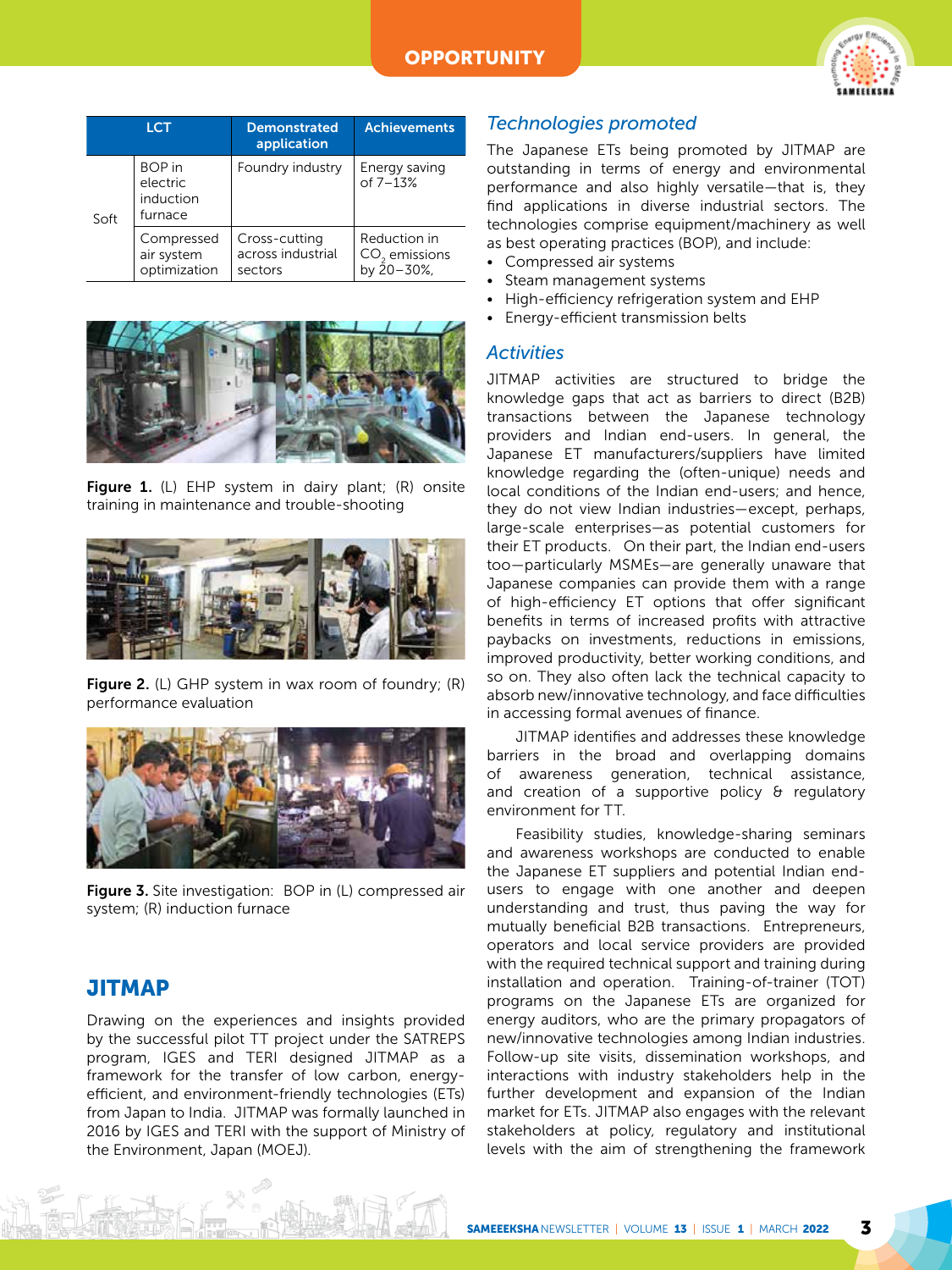

for promoting and financing ETs. In essence, JITMAP catalyses and supports the TT process from initiation to implementation in an iterative cycle. Figure 4 summarizes the key activities of JITMAP; figure 5 depicts the flow of technology transfer and diffusion.

| Seminars &<br><b>Workshops</b>            | • Conducted for energy managers, industry associations,<br>and energy auditors to deepen their understanding<br>on FTs<br>• Japanese companies present their ET products at these<br>events                                                                        |
|-------------------------------------------|--------------------------------------------------------------------------------------------------------------------------------------------------------------------------------------------------------------------------------------------------------------------|
| <b>Feasibility</b><br><b>studies</b>      | • Carried out at the Indian end-user plants to identify the best<br>suited Japanese ETs and to confirm their economic viability                                                                                                                                    |
| Training-of-<br>trainer (TOT)<br>programs | Organized for energy auditors, technical consultants and<br>others who will be the primary promoters of the ETs                                                                                                                                                    |
| Follow-up<br>site visits                  | • Carried out among industrial clusters across India to<br>strengthen earlier awareness initiatives<br>• Provide support for ET implementations where required, and<br>assess the results                                                                          |
| Policy-level<br>meetings                  | • Held with senior officials from the relevant policy and<br>regulatory agencies & intitutions to discuss barriers to the<br>transfer/adoption of ETs<br>Focus on possible modifications in the existing policies and<br>regulations to help overcome the barriers |

#### Figure 4. Key activities of JITMAP

| <b>Matching supply</b><br>and demand                        | • Identifying Indian companies and<br>matching with Japanese companies                                                                                  |  |
|-------------------------------------------------------------|---------------------------------------------------------------------------------------------------------------------------------------------------------|--|
|                                                             |                                                                                                                                                         |  |
| <b>Supporting activities</b><br>for technollogy<br>transfer | • Seminars & Workshops<br>• Feasibility Studies<br>• TOT programs for energy auditors<br>• Discussions with stakeholders on policies<br>and regulations |  |
|                                                             |                                                                                                                                                         |  |
| <b>Application of</b><br>technology                         | • Evaluation of economic and enviromental<br>benefits of technology application                                                                         |  |
|                                                             |                                                                                                                                                         |  |
| Diffusion of the<br>applied technology                      | • Dissemination of the economic and<br>environmental improvements of<br>technology application                                                          |  |

Figure 5. Flowchart of technology transfer and diffusion

## *Partners and collaborators*

JITMAP conducts its activities in close coordination with a number of relevant public and private sector agencies and organizations in both India and Japan. They include:

#### *Japan*

- Ministry of the Environment, Japan
- Hyogo Prefectural Government, Japan
- Japan's Blue Sky Initiatives by Embassy of Japan
- Energy Conservation Center, Japan (ECCJ)
- Japan Environmental Technology Association (JETA)
- A range of Japanese companies that manufacture/ provide ETs

#### *India*

- Bureau of Energy Efficiency, Ministry of Power, Government of India
- MSME Development Institutes, Ministry of MSME, Government of India
- Ministry of Environment, Forest and Climate Change, Government of India
- State designated agencies of BEE such as Gujarat Energy Development Agency (GEDA), Maharashtra Energy Development Agency (MEDA), and Andhra Pradesh State Energy Conservation Mission (APSECM)
- Technical consultancy organizations such as Gujarat Industrial and Technical Consultancy Organization Limited (GITCO), Mahratta Chamber of Commerce, Industries and Agriculture (MCCIA) and Andhra Pradesh State Energy Efficiency Development Corporation (APSEEDCO)
- Local industry associations

The Hyogo Prefectural Government supports JITMAP activities specifically in Gujarat under a memorandum of understanding on mutual cooperation including the economic and environmental fields with the state government of Gujarat.

APSECM, APSEEDCO, GEDA, GITCO, MEDA, and MCCIA are official JITMAP partners through memoranda of understanding for cooperation signed with TERI. Local industrial associations, such as the ones in Ankleshwar, Dahej and Vapi in Gujarat, are also important JITMAP partners.

So far, JITMAP's activities have mainly taken place in the vicinity of Delhi and in Gujarat and Maharashtra, where industrialization is advanced; and in Andhra Pradesh, where seafood production and consequent demands for refrigeration equipment are high (figure 6).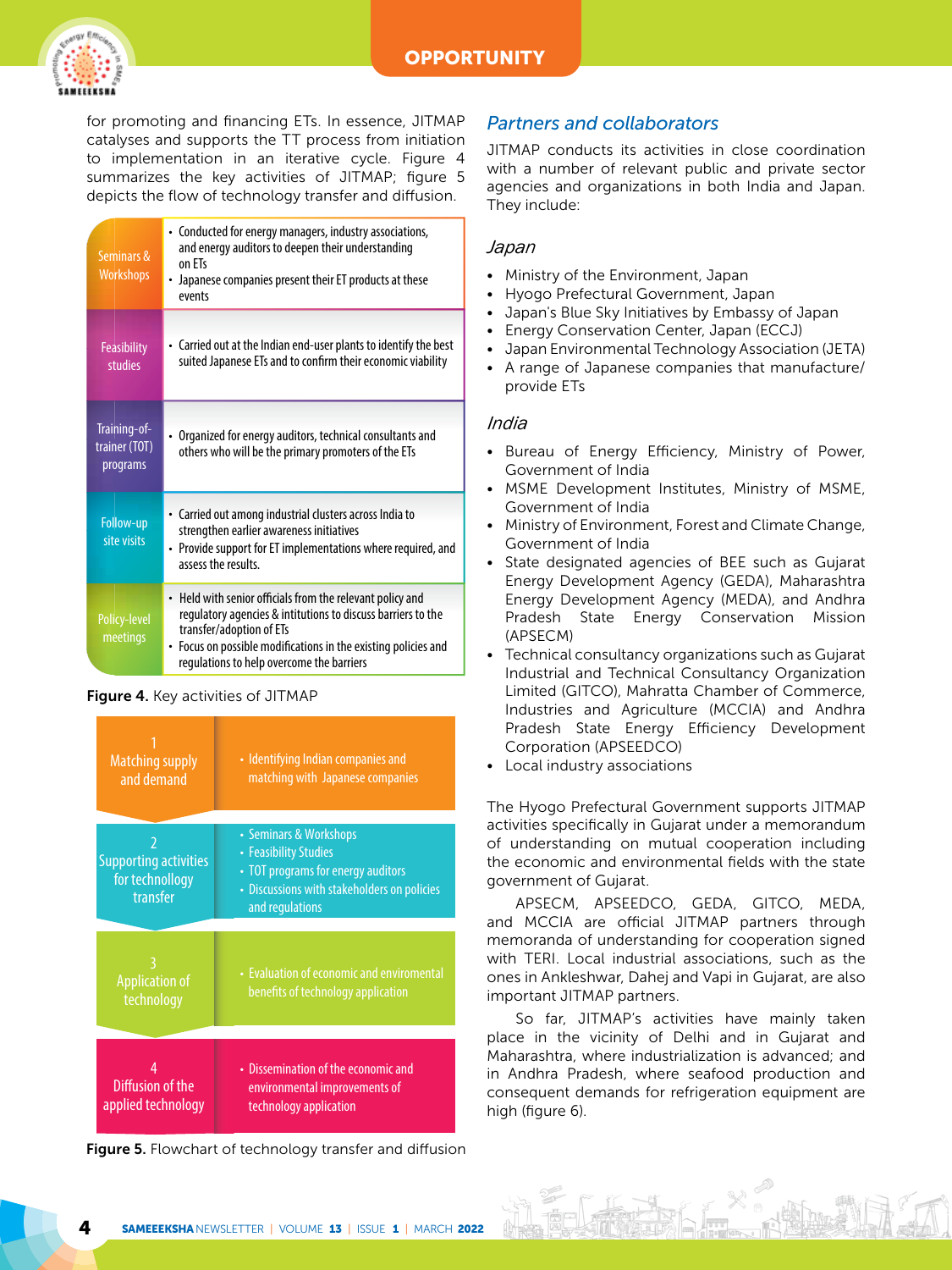#### **OPPORTUNITY**





Figure 6. Locations of JITMAP activities and partners

# Achievements

JITMAP has made sure progress in facilitating the adoption of Japanese ETs by a number of Indian industrial end-users through its activities of overcoming knowledge barriers, providing R&D and capacity building support for both ET suppliers and end-users, and policy-level engagements. The adoption of ETs in B2B mode is expected to gain momentum, driven by the cadre of energy auditors who have been familiarized with the ETs through TOT programs, as well as the increasing levels of trust and confidence in the ETs seeded among end-users through knowledge-sharing initiatives. The boxes highlight the opportunities for energy saving and other benefits through the implementation of ETs (figure 7).

# End-user industry: forging

*Energy efficiency measures implemented*

- Optimizing the layout of the compressed air pipelines in the plant
- Detecting and arresting air leakages in the entire compressed air network
- Replacing buried air pipes with overhead pipes to help inspection, detection and sealing of leakages

#### *Benefits*

- Annual electricity saving: 810,000 kWh
- Annual monetary saving: INR 7.3 million
- Avoided CO $_2$  emissions:  $-$  664 tonnes/year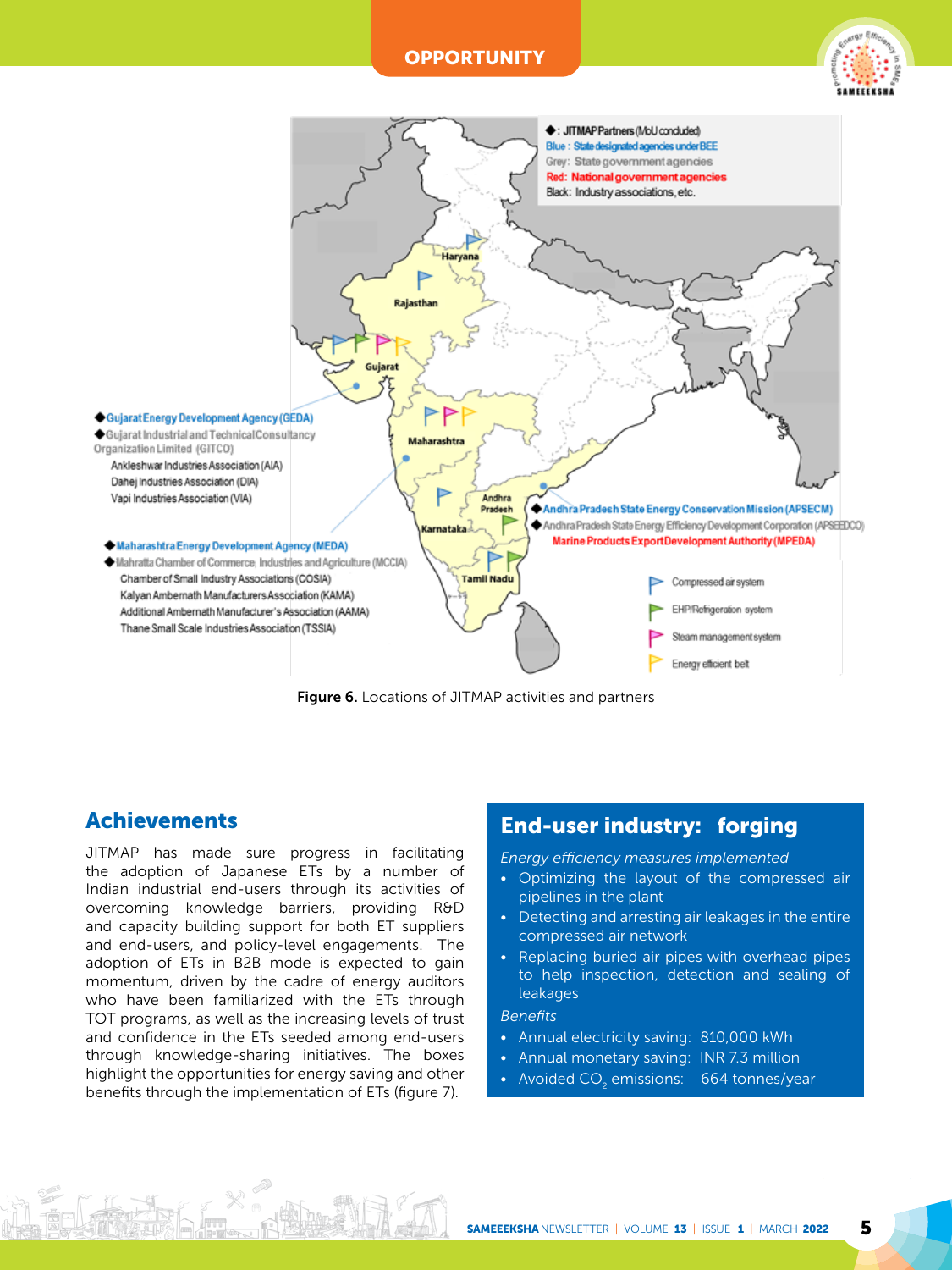

# End-user industry: automobile plant

*Energy efficiency measures under implementation*

- Regular compressed air leakage inspections being conducted; 893 leakage points identified, representing a total annual leakage of 32.1 million Nm<sup>3</sup>
- Started using Vacuum Ejectors in assembly shops (in glass fitment line) to reduce compressed air consumption in suction cups.
- Installation of Intelligent Flow Controller is planned for individual shop

#### *Benefits*

- Annual electricity saving: 125 million kWh
- Annual monetary saving: INR 1.125 billion
- Avoided CO $_{\tiny 2}$  emissions:  $\,$  102,500 tonnes/year  $\,$

### Steam system improvements: vast potential

The Indian industrial sector presents huge opportunities for promoting energy-efficient steam management systems, which not only save energy costs but also lower carbon emissions, avoid plant shutdowns, and most importantly, conserve water.

A leading Japanese supplier of steam management systems studied condensate discharge locations in about 100 Indian MSMEs, and found failure rate of about 17% in condensate discharge recovery (CDR) of which leakages accounted for 40%. The CDR failures result in huge wastages of energy and water; annual monetary losses are estimated at INR one billion!



Figure 7. Optimizing compressed air system: (L-R): arresting leakages; use of air guns; monitoring air pressure

## Looking ahead

As Indian industries—particularly, MSMEs—strive to resume and sustain operations following the extended crisis caused by the Covid-19 pandemic, the time is ripe for them to adopt ETs that will enable them to reduce energy costs and increase profits, and also help them meet emission norms and save on consumption of raw materials. In adopting Japanese ETs, MSMEs can access and avail of working capital, term loans, and other financial packages provided to them under the Indian government's 'Atmanirbhar Bharat Abhiyan' scheme.

The JITMAP experience has shown that adoption of 'soft' ETs in the form of best operating practices (BOPs) can bring significant savings in energy consumption and energy costs at low or even zero investments, and can be implemented quickly and easily through handson training of operators and local service providers. Soft ETs have particular relevance for MSMEs, which generally operate on thin profit margins, face difficulties in raising capital resources, and depend on low-efficiency technologies and practices.

At the COP-26 climate change summit in Glasgow, 2021, India declared its aim of becoming a net-zero economy by 2070, and has set itself goals such as: increasing non-fossil fuel energy capacity to 500 GW by 2030; meeting 50% of energy requirements from renewable energy by 2030; reducing the total projected carbon emissions by one billion tonnes from the present to 2030; and reducing the carbon intensity of the economy by 45% (from the previous target of 35%) by 2030. Japan, too, has declared its aim of becoming net- zero, by 2050. In September 2021, the First India–Japan High Level Policy Dialogue saw both Japan and India reaffirm their intent to strengthen bilateral cooperation in climate, environment and energy.

For both Japan and India, therefore, this is an opportune time to scale up their collaborations in highefficiency environment-friendly technologies. IGES and TERI will seize this opportunity by strengthening and expanding initiatives under JITMAP to facilitate the adoption of Japanese ETs by Indian industries.

JITMAP will identify and include more Japanese technologies in its 'basket of ETs', and simultaneously expand its activities to cover new industrial sub-sectors/ clusters in India. In order to maximize the impacts of JITMAP activities, they will be synergized with other initiatives aimed at bringing about clean, energy efficient production in the Indian MSME sector—such as those being conducted under the SAMEEEKSHA platform.

*This article is based on various research reports and other documents published by IGES and TERI under the SATREP and JITMAP projects, and contributions from researchers at IGES Kansai Research Centre, including Dr Satoshi Kojima, Mr Toshinori Hamaguchi and Ms Mika Tachibana.*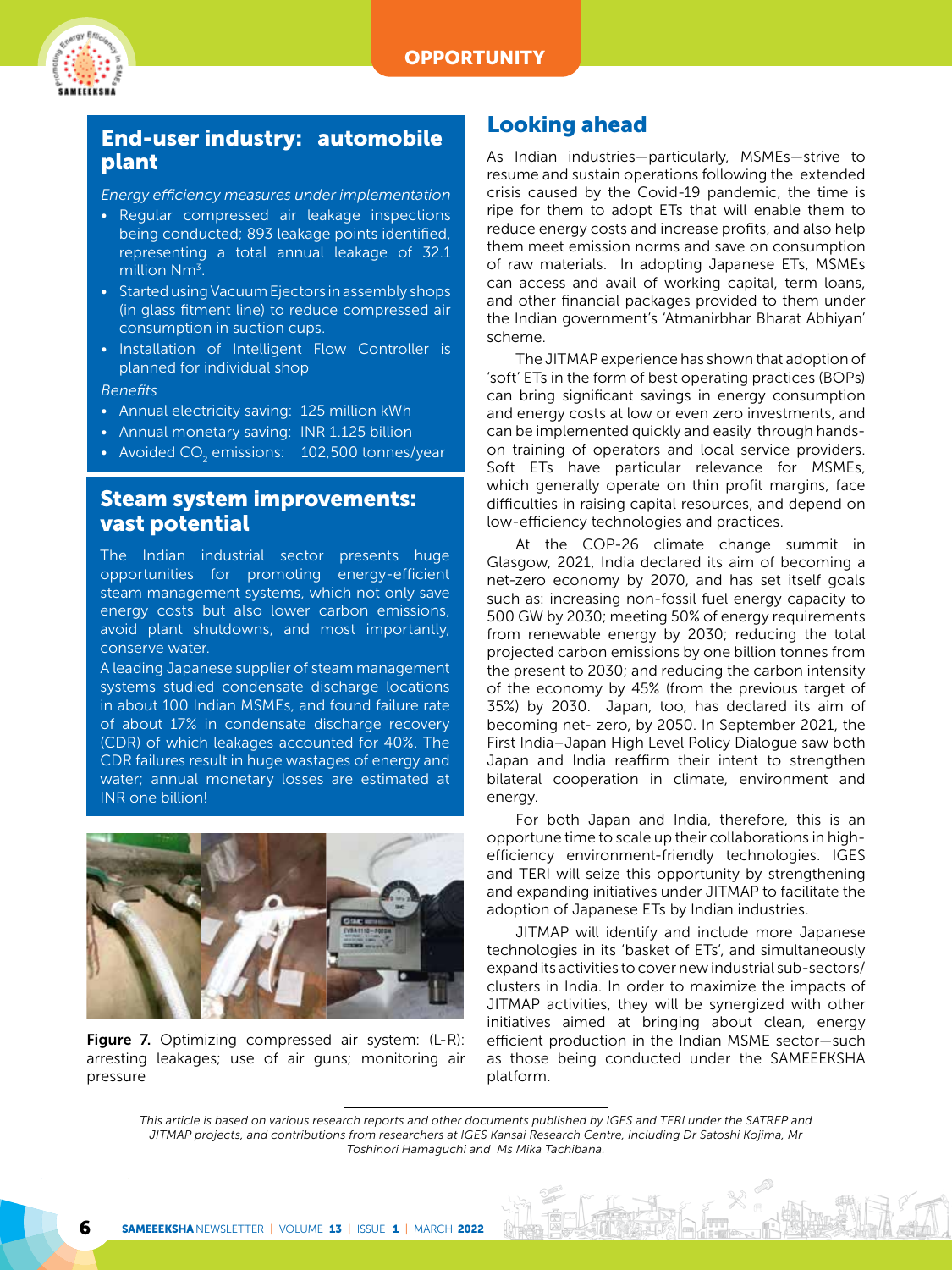#### EVENT



# JAPAN-INDIA PARTNERSHIP TOWARDS NET ZERO SOCIETY - OUTCOMES, LESSONS LEARNED AND WAY FORWARD OF JITMAP

TERI and IGES Japan organized a webinar on 'Japan-India Partnership towards Net Zero Society - Outcomes, Lessons Learned and Way forward of the Japan-India Technology Matchmaking Platform (JITMAP)' on 8th February 2022. The event was attended by about 100 participants from Japan and India including representatives from Ministry of the Environment, Japan (MOEJ), Embassy of Japan in India, Bureau of Energy Efficiency, Ministry of Environment, Forest and Climate Change (MoEFCC), Andhra Pradesh State Energy Conservation Mission (APSECM), industry executives, energy experts, and researchers.

Mr Girish Sethi, Senior Director, TERI, remarked that JITMAP could serve as an important mechanism for both India and Japan to achieve their bold 'net-zero' targets announced during COP-26. Mr Nobutoshi Miyoshi, Managing Director, IGES, cited the success of JITMAP in enabling adoption of energy-efficient, environment-friendly Japanese technologies (ETs) by Indian industries, and expressed the hope that the discussions would help further strengthen cooperation between India and Japan in ETs. Mr Subrata Bose, Scientist-F, MoEFCC, underlined the close alignment between India and Japan on issues related to environment and climate change negotiations. Mr Milind Deore, Director, BEE, described how the Japan-India energy dialogue is led by BEE from India and Energy Conservation Center, Japan (ECCJ) from Japan, and has resulted in many joint activities across areas of energy transition, energy generation, energy efficiency and clean energy systems. He said BEE could support initiatives like JITMAP which will be important in helping India achieve its net-zero targets. Mr Ryuzo Sugimoto, Director, International Cooperation and Sustainable Infrastructure Office, MOEJ, emphasized that business opportunities and mutual economic benefits are now major driving forces in promoting ETs. He added that technological innovation and public– private partnerships in R&D will be important aspects of future Japan–India collaborations in ETs; JITMAP is expected to play a key role in this regard.

The following participants made presentations to share the outcomes and lessons from JITMAP Initiatives:

- Mr Prosanto Pal, Associate Director, Industrial Energy Efficiency, TERI and Ms Mika Tachibana, Policy Researcher, IGES Kansai Research Centre
- Mr Tsukasa Saito, Former Hitachi Industrial Equipment Systems, IGES Fellow
- Mr Peush Jaitly, General Manager-Country Head (India Operations), TLV PTE LTD. India Liaison Office
- Mr Arun Ghugri, Director; Mr Dinesh Raskar, Assistant Manager Maintenance; Mr Pravin Narsale, Senior Engineer Maintenance, Trinity Engineers Pvt. Ltd., Pune

The presentations were followed by a moderated discussion on how JITMAP could be strengthened to promote the application of Japanese ETs. Background presentations to guide the discussions, along with recommendations on the way forward, were made by Dr Abdessalem Rabhi, Senior Programme Coordinator, Finance Taskforce, IGES; and Mr Ryosuke Horikawa, Researcher, Office of the Market Mechanisms, Climate Change Policy Division, Global Environment Bureau, MOEJ. Some of the key points and suggestions made during the presentations and discussions are summarized below.

## Key points and suggestions

- Article 6 (which was agreed on and adopted at COP 26) paves the way for utilizing market mechanisms to reduce global emissions. In this context, Japan's Joint Crediting Mechanism (JCM) provides significant scope for supporting the diffusion of ETs to India and other countries.
- Successful ET implementations hinge on continuity of engagement between both Japanese and Indian stakeholders. A mechanism that could support sustained engagement between IGES, TERI, and industries would help oversee implementation of ETs and assess the results.
- High up-front costs pose a major barrier for industries in technology adoption, not only in India but also in Japan. Japan was able to overcome this barrier through initiatives like 'Top Runner' and subsidy schemes. However, it is noteworthy